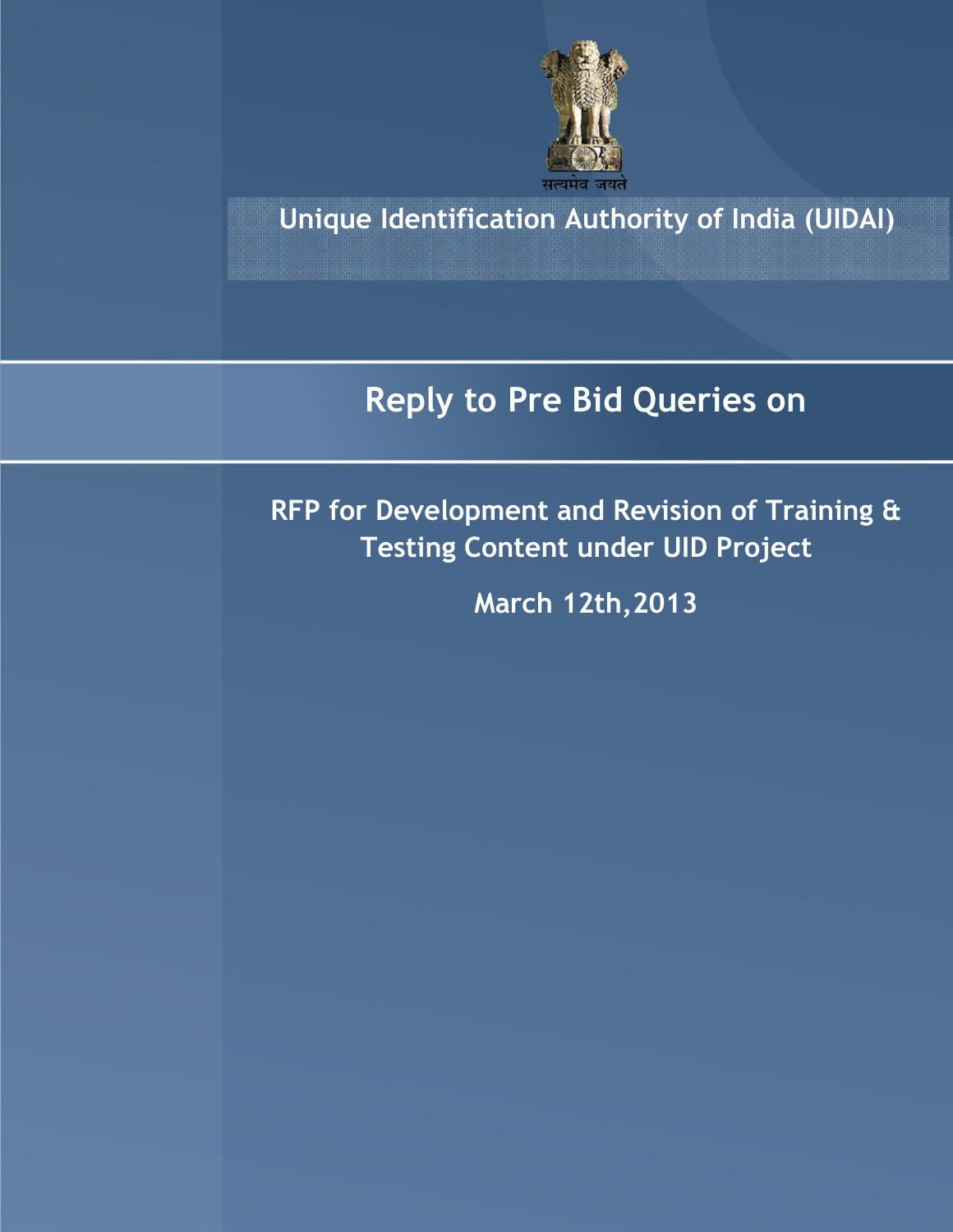| S No | Query                                                                                                                                                      | Answer                                                                                                                                                                                                                                                                         |
|------|------------------------------------------------------------------------------------------------------------------------------------------------------------|--------------------------------------------------------------------------------------------------------------------------------------------------------------------------------------------------------------------------------------------------------------------------------|
| 1.   | Kindly name all regional languages that<br>content would<br>need<br>the<br>to<br>be<br>translated                                                          | Malayalam, Tamil, Telugu,<br>Hindi,<br>Marathi,<br>Kannada, Odisha, Bangla, Gujarati, Assamese,<br>Punjabi and Urdu. There may be a few additions<br>in future                                                                                                                 |
| 2.   | this<br>tender only for Content<br>ls.<br>development or Training as well                                                                                  | The tender is for content development only.<br>However wherever a new content or new version<br>is released, the CDA is expected to do training of<br>Master Trainers on the new release if needed.                                                                            |
| 3.   | Is each person associated with a<br>project needs to be mentioned in<br>technical bid                                                                      | Kindly refer to point 1.13.D. profile of 2<br>resources need to be submitted on every<br>parameter for manpower evaluation.                                                                                                                                                    |
| 4.   | than<br>have<br>more<br>can<br>we<br>one<br>professional staff for one job                                                                                 | Refer to last point (3). Multiple roles for one<br>professional staff is OK.                                                                                                                                                                                                   |
| 5.   | When is it required to submit the Rs<br>5000 tender fee                                                                                                    | Should be submitted with the bid and EMD                                                                                                                                                                                                                                       |
| 6.   | Would this tender be finally granted to<br>only one CDA or more than one                                                                                   | The tender will be granted to only 1 CDA                                                                                                                                                                                                                                       |
| 7.   | The scope of this project is not clearly<br>marked from content creation or<br>recreation perspective, is this the job<br>of the bidder/CDA post selection | The scope of the project as stated is the revision<br>of existing modules. The extent of the change<br>would be detailed out by UIDAI. There could also<br>be addition of new modules too apart from<br>existing modules; they need to be developed as<br>per the requirement. |
| 8.   | Is the minimum IDE experts required<br>are 10 from the organization?                                                                                       | The applicant should have at least ten experts in<br>instructional design, development of application<br>based content for training and testing. However for<br>evaluation of manpower, profiles of two will be                                                                |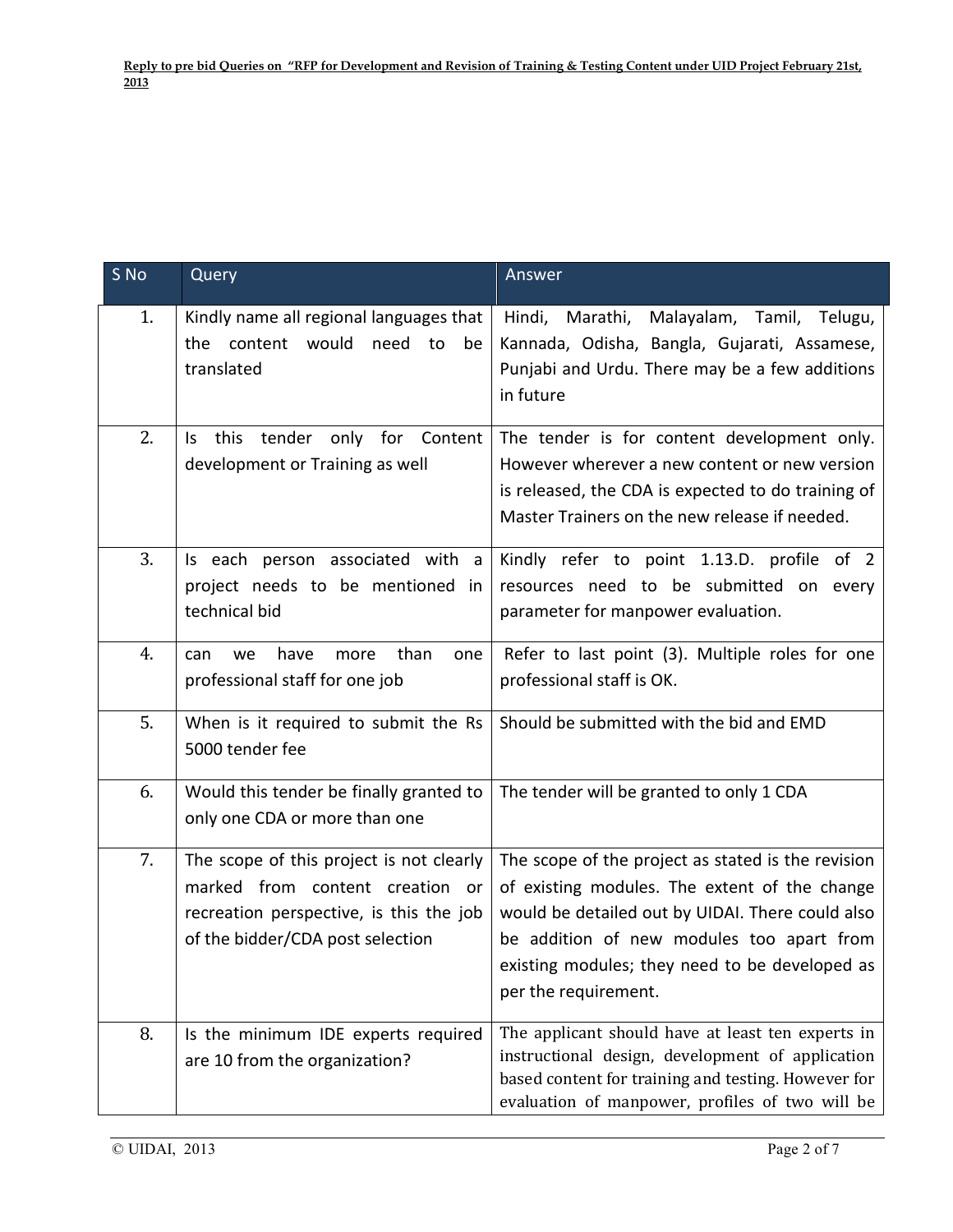|     |                                                                                                                                                                                                                                                                                                       | considered.                                                                                                                                                                                      |
|-----|-------------------------------------------------------------------------------------------------------------------------------------------------------------------------------------------------------------------------------------------------------------------------------------------------------|--------------------------------------------------------------------------------------------------------------------------------------------------------------------------------------------------|
| 9.  | Is CDA also responsible for Printing of<br>material, Quality of printing & Dispatch<br>to various location?                                                                                                                                                                                           | No                                                                                                                                                                                               |
| 10. | Would there be a proposal submission<br>for all jobs even after selection as a<br>CDA? (Pg 50, 5.11                                                                                                                                                                                                   | The<br>deliverables<br>will<br>Yes.<br>sought<br>be<br>communicated to CDA, for which CDA will be<br>submitting a proposal of person days/units. The<br>same should to be duly approved by UIDAI |
| 11. | We would like to get amended the<br>Eligibility Criteria Page #25 of Company<br>Incorporation completion of 5 years as<br>on bidding date (Our incorporation<br>date is 15/06/2007), which actually<br>completed 5 years 8 Months+                                                                    | This will remain as it is                                                                                                                                                                        |
| 12. | If there are more than one order<br>totalling to 20 lakhs or more, from the<br>same organisation in a financial year,<br>will it be considered as a single<br>assignment. We request that the QR<br>may kindly be relaxed. This would<br>enable<br>participation<br>οf<br>more<br>prospective vendors | Please refer to the corrigendum on the RFP.                                                                                                                                                      |
| 13. | Should the rate include all expenses or<br>will out of pocket expenses<br>be<br>reimbursed                                                                                                                                                                                                            | Please refer to the corrigendum on the RFP                                                                                                                                                       |
| 14. | What is the expected occupancy of<br>each of the resources or is it to be<br>assumed that the resources will be<br>deployed for the entire period of                                                                                                                                                  | No, the staff will not be deployed exclusively for<br>UIDAI. UIDAI may place orders for content<br>development, revision etc. as<br>when<br>and<br>required. However, the staff mentioned in the |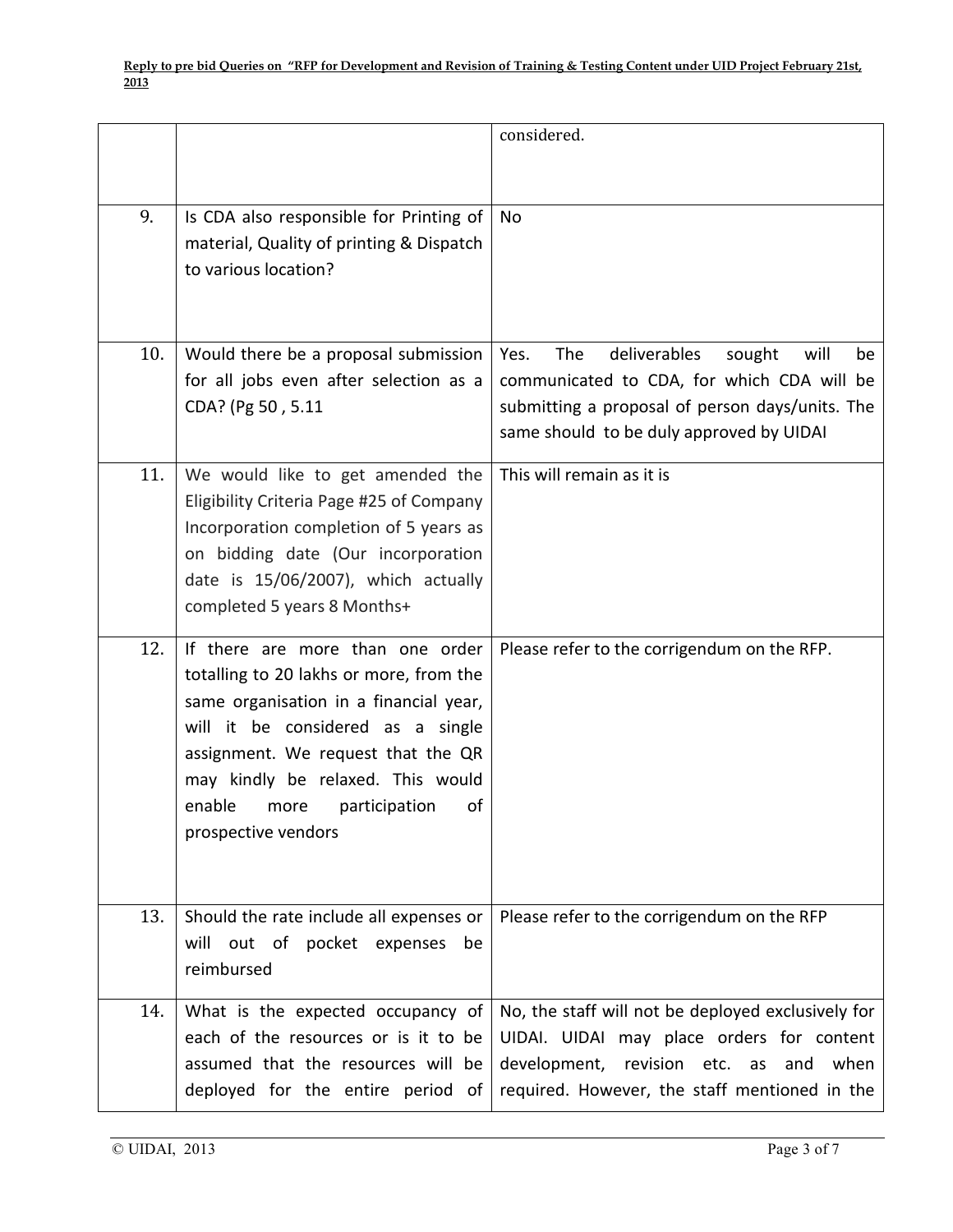|     | contract exclusively for UIDAI training<br>content development?                                                                                                                                                                                                                                                                                                                                         | technical bid shall be available to work on UIDAI<br>assignment when the order is placed by UIDAI                                                                                            |
|-----|---------------------------------------------------------------------------------------------------------------------------------------------------------------------------------------------------------------------------------------------------------------------------------------------------------------------------------------------------------------------------------------------------------|----------------------------------------------------------------------------------------------------------------------------------------------------------------------------------------------|
| 15. | Who would bear the cost of travel,<br>lodging and boarding for the Master<br>Trainer who will have to go to various<br>locations for conducting the training                                                                                                                                                                                                                                            | The master trainers training will generally<br>organized in UIDAI head quarter. It may be<br>organized in Regional offices too. For costs<br>towards travel please refer to the corrigendum. |
| 16. | If the Master training has to be<br>conducted through a virtual class room<br>set-up, who will bear the cost of virtual<br>training set-up                                                                                                                                                                                                                                                              | This can be done from a virtual class set up. The<br>set up and infrastructure will be provided by<br><b>UIDAI</b>                                                                           |
| 17. | In the list of resources, there is no<br>provision for project management,<br>should this cost be distributed over<br>other headings or would UIDAI allow<br>addition of a resource as Project<br>Manager                                                                                                                                                                                               | UIDAI would not allow any additional role. One<br>of the roles stated in the RFP should take the<br>responsibility of Project Manager.                                                       |
| 18. | All content should be web compatible.<br>Is this applicable for all ILT material like<br>books, slides etc.?                                                                                                                                                                                                                                                                                            | Yes                                                                                                                                                                                          |
| 19. | Whereas audio and video have been<br>identified as a method for instructional<br>design, there is no component for the<br>same in the Resource Costs on Time &<br>Material Basis or otherwise. Under<br>what heading should the cost for<br>shooting, editing, recording audio,<br>paying the professional audio artist,<br>other<br>and<br>miscellaneous<br>travel<br>expenses be indicated or loaded? | Please refer to the corrigendum                                                                                                                                                              |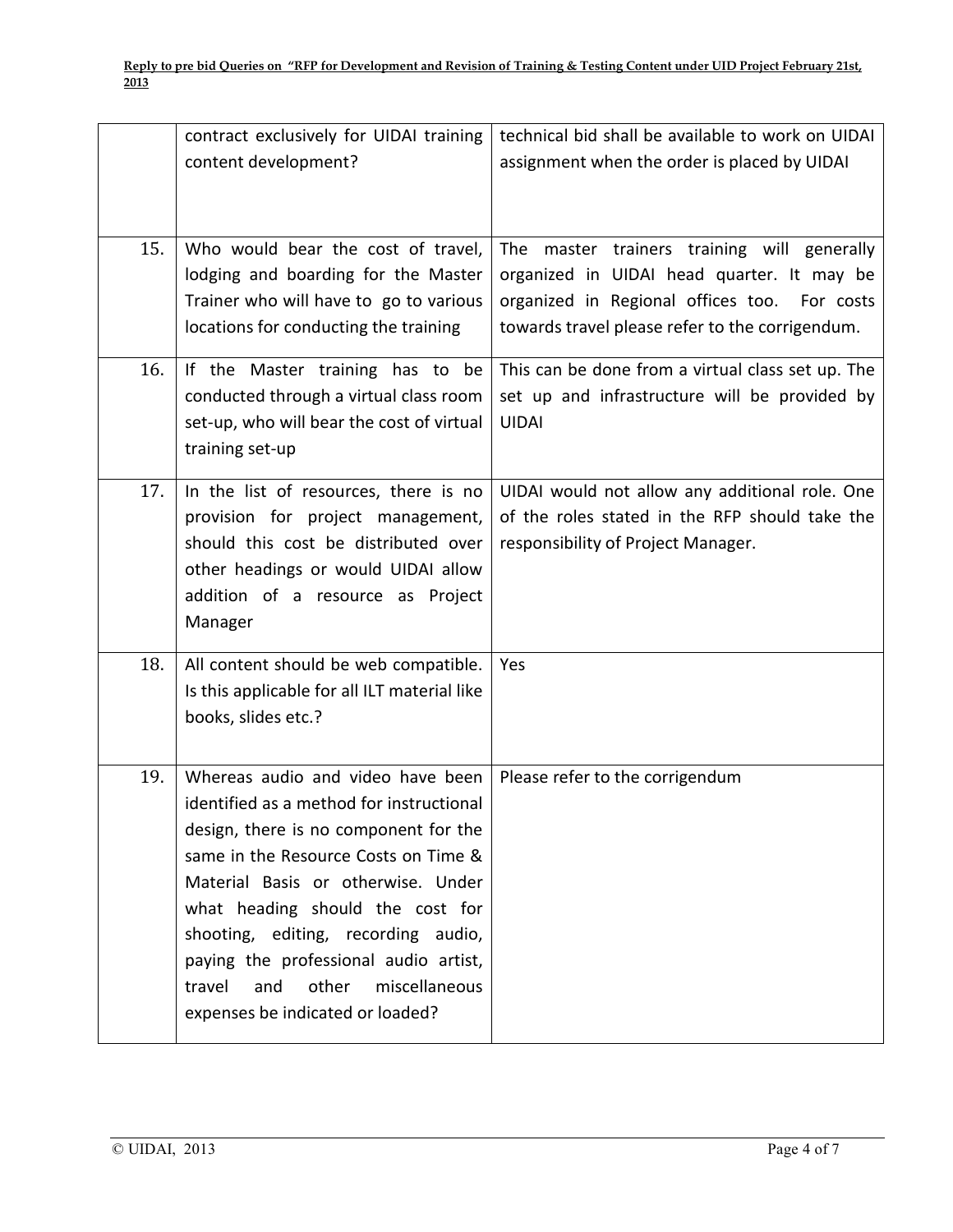| 20. | How much time will the UIDAI teams<br>take to review delivered content(in<br>English):                                                                                                                                                                                           | The quality check and maintenance of standards<br>of other languages are to be done by CDA itself                                                                                                                          |
|-----|----------------------------------------------------------------------------------------------------------------------------------------------------------------------------------------------------------------------------------------------------------------------------------|----------------------------------------------------------------------------------------------------------------------------------------------------------------------------------------------------------------------------|
|     | 1 Hour of CBT<br>50 Pages of ILT Book<br>50 Slides of ILT ppt.<br>50 Questions<br>Please also state the time required for<br>review of other languages                                                                                                                           | UIDAI's review timelines will depend on the<br>nature and extent of change.                                                                                                                                                |
| 21. | Can some meetings be held virtually<br>electronic<br>media<br>through<br>using<br>software like Webex or Skype or<br>equivalent?                                                                                                                                                 | Yes. But the CDA representative will have to be<br>present in person whenever UIDAI demands for<br>the same.                                                                                                               |
| 22. | Please clarify what is meant by "The<br>consulting fees shall be payable to the<br>CDA as per the proposal given during<br>every phase of enrolment and UIDAI's<br>approval thereof."                                                                                            | As the rates are discovered at the time of<br>awarding tender, the CDA will submit the<br>proposal depending on the volume of work order<br>placed by UIDAI. The proposal submitted will be<br>duly approved by UIDAI team |
| 23. | Licences for proprietary third party<br>software tools used for developing the<br>training and testing content are non-<br>transferable, therefore these should<br>not be included. For other tools<br>developed by the vendor, how is the<br>payment for the same to be billed? | There is no extra payment envisaged in the<br>project for this                                                                                                                                                             |
| 24. | Is there any restriction that consultant<br>doing one assignment (say as a training<br>cannot<br>take<br>agency)<br>up<br>another<br>assignment like TCA or CDA? Pl. clarify                                                                                                     | No. One agency cannot be TCA and CDA both.<br>However the CDA can be Training Agency.                                                                                                                                      |
| 25. | Form Fin 2, page 41 Master trainer here<br>seems to be really "trainer of master<br>trainers' or 'Tao MT' , please clarify ,<br>since s/he has to organize and conduct<br>training for master trainers                                                                           | Yes the stated master trainers will hold training<br>programs for Master trainers of UIDAI                                                                                                                                 |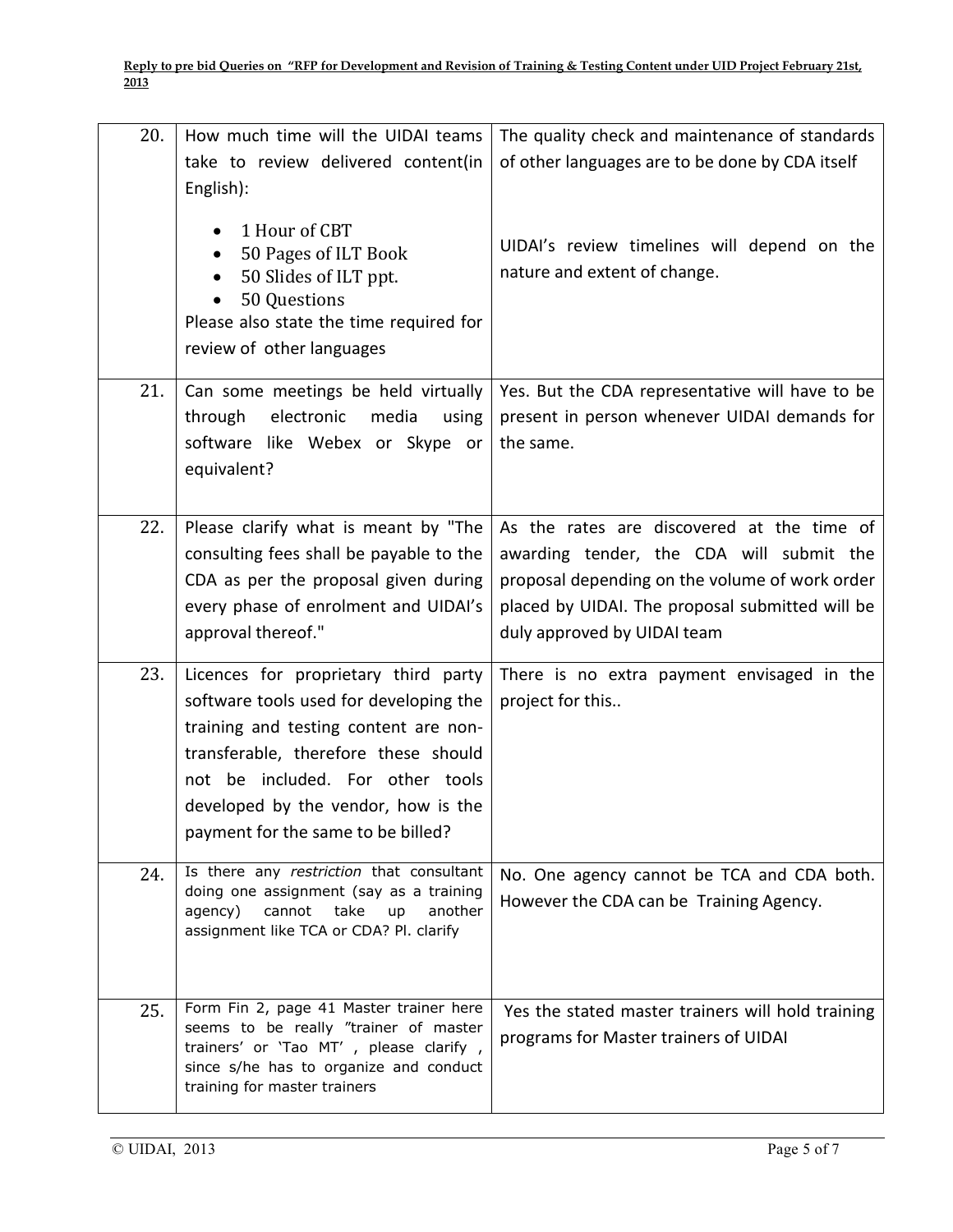| 26. | Transliteration based questions<br>CDA may have followed best policy as per<br>its judgment. However, experience of<br>testing<br>suggests<br>that<br>transliteration<br>better<br>(though<br>than<br>translation)<br>sometimes is not effective.                            | No. Transliteration is a part of enrolment client<br>and hence shall be taken in the same form                                                   |
|-----|------------------------------------------------------------------------------------------------------------------------------------------------------------------------------------------------------------------------------------------------------------------------------|--------------------------------------------------------------------------------------------------------------------------------------------------|
|     | Would<br>UIDAI<br>consider<br>alternative<br>for<br>the<br>task<br>treatments<br>to<br>he<br>accomplished e.g - English - Tamil,<br>English - Gurumukhi or audios                                                                                                            |                                                                                                                                                  |
| 27. | While this is straight forward, UIDAI is<br>now fast expanding to applications phase<br>while ASA's , AUA's and various user<br>ministries, departments, banks, others<br>coming into play would training programs<br>content<br>organized<br>for<br>them<br>be<br>elsewhere | The work may be awarded (if the need for the<br>same is felt) to CDA for UID applications too, but<br>with the submission of a separate proposal |
| 28. | CDA is responsible for >>> under the<br>direction of UIDAI authorized agency'                                                                                                                                                                                                | The agency refers to the training division, any<br>other division or organization that is authorized<br>by the UIDAI.                            |
|     | Additonal (5) responsibilities of CDA                                                                                                                                                                                                                                        |                                                                                                                                                  |
|     | Who is such an agency?                                                                                                                                                                                                                                                       |                                                                                                                                                  |
| 29. | The form for financial bid need to be<br>corrected Page 41 Financial Proposal.<br>Clarification on taxes                                                                                                                                                                     | Please refer to the corrigendum                                                                                                                  |